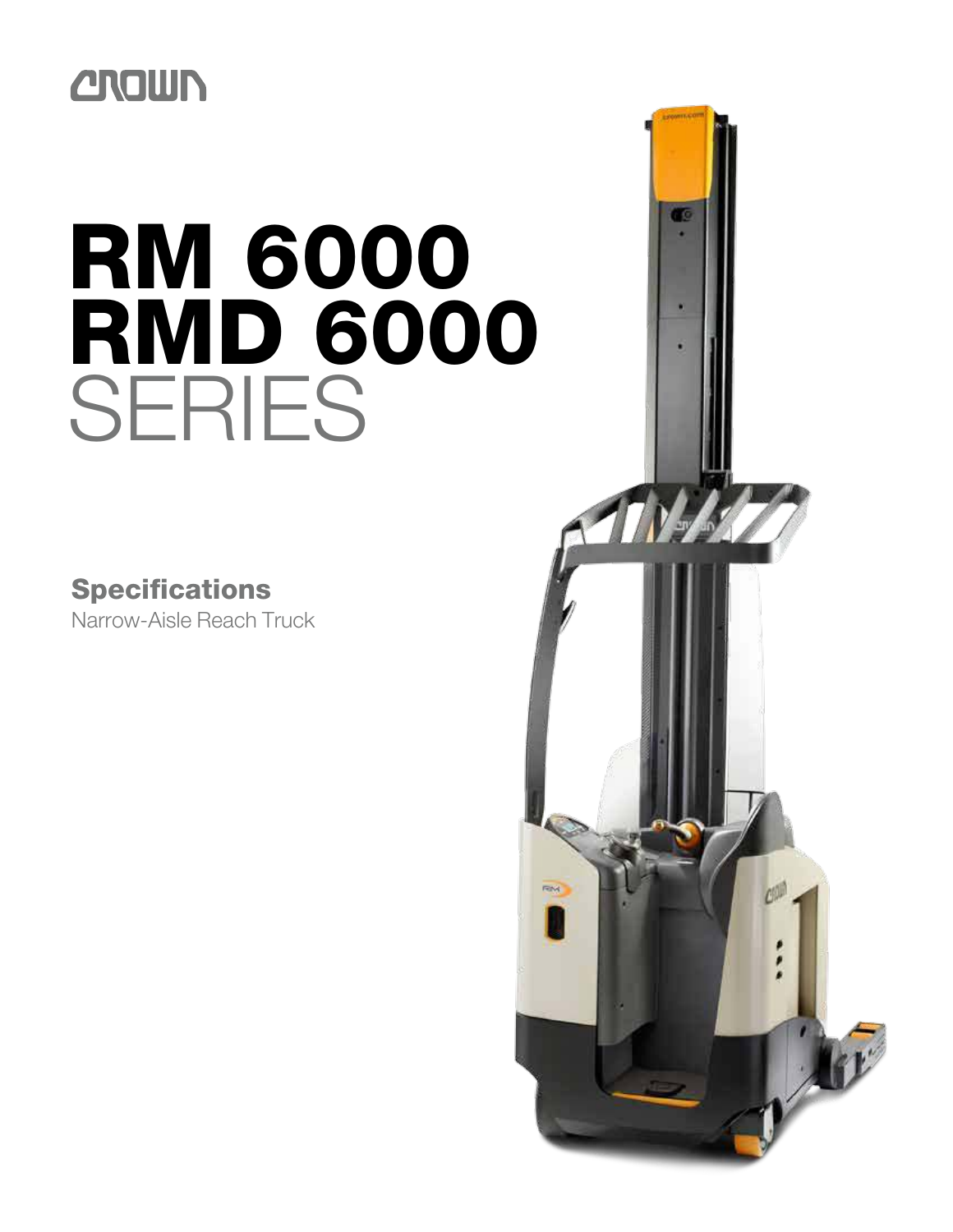

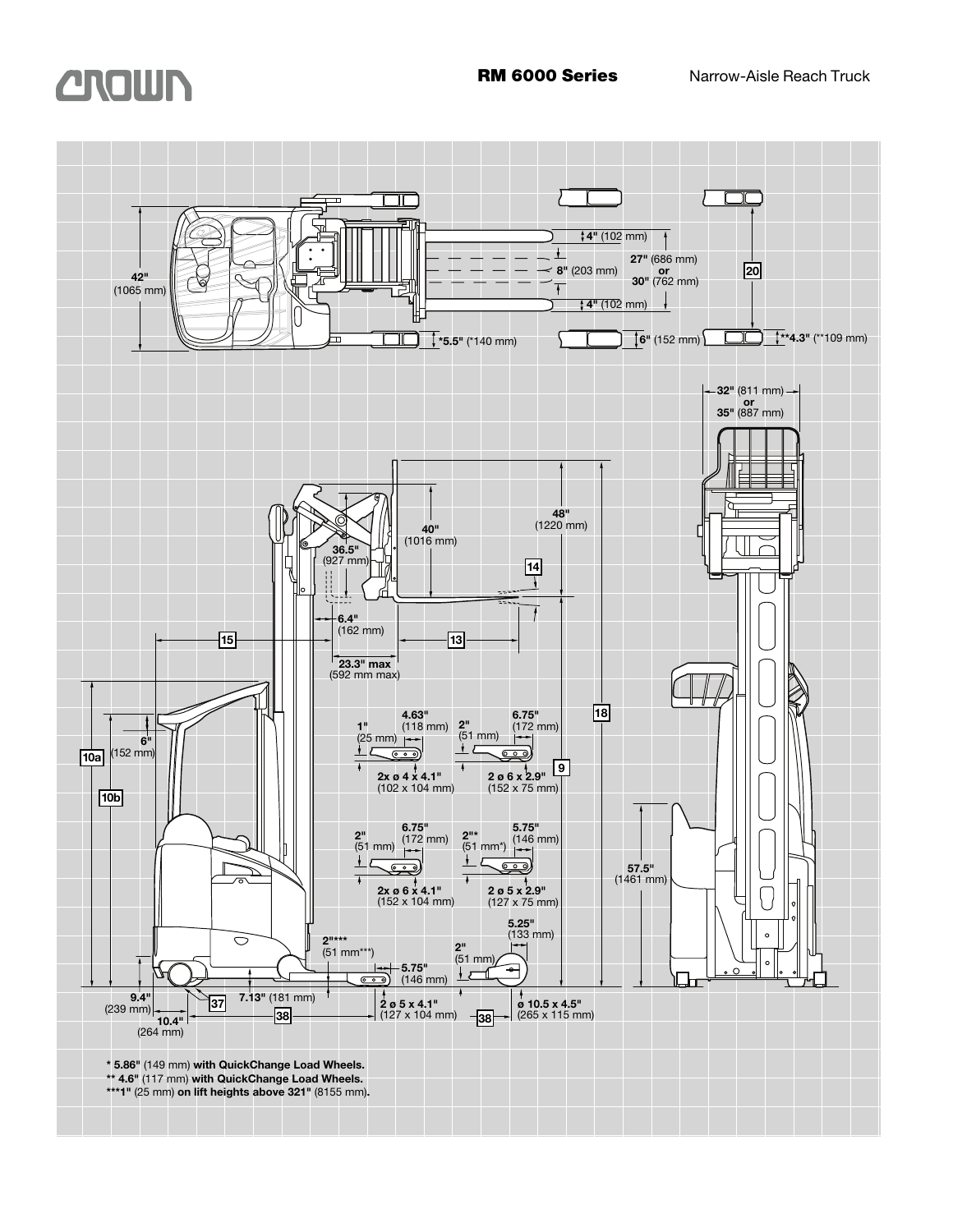RM 6000 Series Specifications

|                            |     | <b>Manufacturer</b>                                                                                                                                                                                                                                                                        |                          |          |                              | <b>Crown Equipment Corporation</b> |  |  |  |
|----------------------------|-----|--------------------------------------------------------------------------------------------------------------------------------------------------------------------------------------------------------------------------------------------------------------------------------------------|--------------------------|----------|------------------------------|------------------------------------|--|--|--|
|                            | 2   | <b>Model</b>                                                                                                                                                                                                                                                                               |                          |          |                              | <b>RM 6025</b>                     |  |  |  |
|                            | 3   | Load Capacity*                                                                                                                                                                                                                                                                             | Max                      | lb kg    | 4500                         | 2000                               |  |  |  |
| <b>General Information</b> | 4   | <b>Load Center</b>                                                                                                                                                                                                                                                                         | Fork Face to Load CG     | in mm    | 24                           | 600                                |  |  |  |
|                            | 5   | Power                                                                                                                                                                                                                                                                                      |                          |          |                              | 36 Volts                           |  |  |  |
|                            | 6   | <b>Operator Type</b>                                                                                                                                                                                                                                                                       | Reach                    |          | Stand                        |                                    |  |  |  |
|                            |     | <b>Tire Type</b>                                                                                                                                                                                                                                                                           | Load/Caster/Drive        |          |                              | Poly / Poly / Poly                 |  |  |  |
|                            | 8   | Wheels $(x = driven)$                                                                                                                                                                                                                                                                      | Load/Power Unit          |          | 4/2(1x)                      |                                    |  |  |  |
|                            |     | <b>Mast Type</b>                                                                                                                                                                                                                                                                           | <b>High Visibility</b>   |          |                              | <b>MM</b>                          |  |  |  |
|                            | 9   | <b>Lift Height</b>                                                                                                                                                                                                                                                                         |                          | in mm    |                              | See Mast Chart Below               |  |  |  |
|                            | 10  | <b>Guard Height</b>                                                                                                                                                                                                                                                                        |                          | in mm    |                              | See Mast Chart Below               |  |  |  |
|                            | 13  | <b>Forks</b>                                                                                                                                                                                                                                                                               | Standard L x W x T       | in mm    | 36 x 4 x 1.75                | 914 x 102 x 45                     |  |  |  |
|                            |     |                                                                                                                                                                                                                                                                                            | Optional Lengths         | in mm    | 30, 39, 42, 45, 48           | 762, 990, 1065, 1145, 1220         |  |  |  |
|                            | 14  | Carriage                                                                                                                                                                                                                                                                                   | Tilt F°/B°               | degree   |                              | 3/4                                |  |  |  |
| <b>Dimensions</b>          | 15  | Headlength**                                                                                                                                                                                                                                                                               | Compartment "C"          | in mm    | 56.00                        | 1423                               |  |  |  |
|                            |     |                                                                                                                                                                                                                                                                                            | Compartment "D"          | in mm    | 57.80                        | 1467                               |  |  |  |
|                            |     |                                                                                                                                                                                                                                                                                            | Compartment "E"          | in mm    | 60.40                        | 1534                               |  |  |  |
|                            | 17  | <b>Overall Collapsed Height</b>                                                                                                                                                                                                                                                            |                          | in mm    |                              | See Mast Chart Below               |  |  |  |
|                            | 18  | <b>Overall Extended Height</b>                                                                                                                                                                                                                                                             |                          | in mm    |                              | See Mast Chart Below               |  |  |  |
|                            | 20  | Inside Straddle Width***                                                                                                                                                                                                                                                                   | In 1" (25 mm) increments | in mm    | $34 - 50$                    | 865 - 1270                         |  |  |  |
|                            | 24  | <b>Speed Travel</b>                                                                                                                                                                                                                                                                        | Power Unit First (E/L)   | mph km/h | 8.0 / 7.2                    | 13.0 / 11.6                        |  |  |  |
|                            |     |                                                                                                                                                                                                                                                                                            | Forks First (E/L)        | mph km/h | 6.8 / 5.7                    | 11.0 / 9.2                         |  |  |  |
|                            | 25  | Speed Lift - AC +                                                                                                                                                                                                                                                                          | Empty                    | fpm mm/s | 160                          | 813                                |  |  |  |
|                            |     |                                                                                                                                                                                                                                                                                            | 1000 lb (454 kg)         | fpm mm/s | 139                          | 706                                |  |  |  |
| Performance                |     |                                                                                                                                                                                                                                                                                            | 2000 lb (907 kg)         | fpm mm/s | 121                          | 615                                |  |  |  |
|                            |     |                                                                                                                                                                                                                                                                                            | 3000 lb (1361 kg)        | fpm mm/s | 105                          | 533                                |  |  |  |
|                            |     |                                                                                                                                                                                                                                                                                            | 3500 lb (1586 kg)        | fpm mm/s | 98                           | 498                                |  |  |  |
|                            |     |                                                                                                                                                                                                                                                                                            | 4000 lb (1815 kg)        | fpm mm/s | 96                           | 488                                |  |  |  |
|                            |     |                                                                                                                                                                                                                                                                                            | 4500 lb (2000 kg)        | fpm mm/s | 95                           | 483                                |  |  |  |
|                            | 26  | <b>Speed Lower</b>                                                                                                                                                                                                                                                                         | Empty/Loaded             | fpm mm/s | 110/110                      | 559/559                            |  |  |  |
|                            | 26a | Speed Xpress™ Lower                                                                                                                                                                                                                                                                        | Empty/Loaded             | fpm mm/s | 110 - 240 / 110 - 240 † †    | 559 - 1219 / 559 - 1219 † †        |  |  |  |
|                            | 37  | <b>Tires</b>                                                                                                                                                                                                                                                                               | Size - Drive/Caster      | in mm    | $13 \times 5.5 / 8 \times 4$ | 330 x140 / 203 x 102               |  |  |  |
|                            | 38  | <b>Wheelbase (Standard Wheel)</b>                                                                                                                                                                                                                                                          | Compartment "C"          | in mm    | 60.51                        | 1537                               |  |  |  |
|                            |     |                                                                                                                                                                                                                                                                                            | Compartment "D"          | in mm    | 62.28                        | 1582                               |  |  |  |
|                            |     |                                                                                                                                                                                                                                                                                            | Compartment "E"          | in mm    | 64.88                        | 1648                               |  |  |  |
| Chassis                    | 39  | <b>Suspension</b>                                                                                                                                                                                                                                                                          | Drive                    |          |                              | Articulated                        |  |  |  |
|                            |     |                                                                                                                                                                                                                                                                                            | Caster                   |          |                              | Articulated, Swivel                |  |  |  |
|                            | 42  | <b>Brakes</b>                                                                                                                                                                                                                                                                              | <b>Drive</b>             |          |                              | Elec Release / Mech Applied        |  |  |  |
|                            |     |                                                                                                                                                                                                                                                                                            | Caster                   |          |                              | None                               |  |  |  |
|                            |     |                                                                                                                                                                                                                                                                                            | Parking                  |          |                              | Elec Release / Mech Applied        |  |  |  |
| $\star\star$               |     | Contact factory. Capacity may be subject to derating at height.<br>Sideshift included.<br>*** Inside straddle is decreased .35" (9 mm) with Quick Change Load Wheels.<br>† Maximum lift speeds with the maximum available battery compartment.<br>†† Average speed is 205 fpm (1041 mm/s). |                          |          |                              |                                    |  |  |  |

| <b>Mast Chart</b><br>TT – RM 6025 |     |                            |  |                |     |          |    |                                                                             |     |      |     |                   |     |          |     |          |     |          |     |                                                                                              |     |           |
|-----------------------------------|-----|----------------------------|--|----------------|-----|----------|----|-----------------------------------------------------------------------------|-----|------|-----|-------------------|-----|----------|-----|----------|-----|----------|-----|----------------------------------------------------------------------------------------------|-----|-----------|
|                                   | 9   | Lift Height                |  | in mm          |     | 192 4875 |    | 210 5335 240 6095                                                           |     |      |     | 270 6860 300 7620 |     |          | 321 | 8155     | 341 | 8660     |     | 366 9295                                                                                     |     | 400 10160 |
|                                   |     | Free Lift*                 |  | in mm          | 27  | 685      | 39 | 990                                                                         | 59  | 1495 |     | 1800              | 83  | 2105     | 92  | 2335     | 101 | 2565     | 12  | 2845                                                                                         | 124 | 3150      |
|                                   | 10a | Guard Height- Top Front    |  | in mm          | 89  | 2261     | 95 | 2413                                                                        | 107 | 2718 | 107 | 2718              |     | 107 2718 |     | 107 2718 | 107 | 2718     | 107 | 2718                                                                                         |     | 2718      |
|                                   | 10b | Guard Height- Top Back     |  | in mm          | 89  | 2261     | 95 | 2413                                                                        | 95  | 2413 | 95  | 2413              | 95  | 2413     |     | 95 2413  | 95  | 2413     | 95  | 2413                                                                                         | 95  | 2413      |
| <b>Mast</b>                       | 11a | Flat Guard Height-Top      |  | in mm          | 89  | 2261     | 95 | 2413                                                                        | 95  | 2413 | 95  | 2413              | 95  | 2413     |     | 95 2413  | 95  | 2413     | 95  | 2413                                                                                         | 95  | 2413      |
|                                   | 11b | Post Transition            |  | in mm          | 80  | 2032     | 86 | 2184                                                                        | 86  | 2184 | 86  | 2184              | 86  | 2184     | 86  | 2184     | 86  | 2184     | 86  | 2184                                                                                         | 86  | 2184      |
|                                   | 17  | Overall Collapsed Height   |  | in mm          | 89  | 2260     | 95 | 2415                                                                        | 107 | 2720 |     | 119 3025          | 131 | 3325     |     | 140 3555 |     | 149 3785 | 160 | 4065                                                                                         | 72  | 4370      |
|                                   | 18  | Overall Extended Height*   |  | in mm          | 240 | 6100     |    | 258 6555                                                                    | 288 |      |     | 7315 318 8080     |     | 348 8840 |     | 369 9375 | 389 | 9880     |     | 414 10515                                                                                    |     | 448 11380 |
|                                   |     | Minimum Straddle OD        |  | in mm          | 42  | 1067     | 42 | 1067                                                                        | 42  | 1067 | 42  | 1067              | 42  | 1067     | 42  | 1067     | 42  | 1067     | 45  | 1143                                                                                         | 48  | 1219      |
|                                   |     | Truck Weight w/o Battery   |  | <b>RM 6025</b> |     |          |    |                                                                             |     |      |     |                   |     |          |     |          |     |          |     |                                                                                              |     |           |
|                                   |     |                            |  |                |     |          |    | lb kg 6323 2868 6442 2922 6610 2998 6918 3138 7179 3256 7463 3385           |     |      |     |                   |     |          |     |          | na  | na       | na  | na                                                                                           | na  | na        |
| Weight                            |     | <b>Battery Compartment</b> |  |                |     |          |    | lb kg 6372 2890 6491 2944 6658 3020 6967 3160 7227 3278 7512 3407 7653 3471 |     |      |     |                   |     |          |     |          |     |          | na  | na                                                                                           | na  | na        |
|                                   |     |                            |  | Ib             |     |          |    |                                                                             |     |      |     |                   |     |          |     |          |     |          |     | kg 6411 2908 6530 2962 6698 3038 7007 3178 7267 3296 7553 3426 7692 3489 7944 3603 8155 3699 |     |           |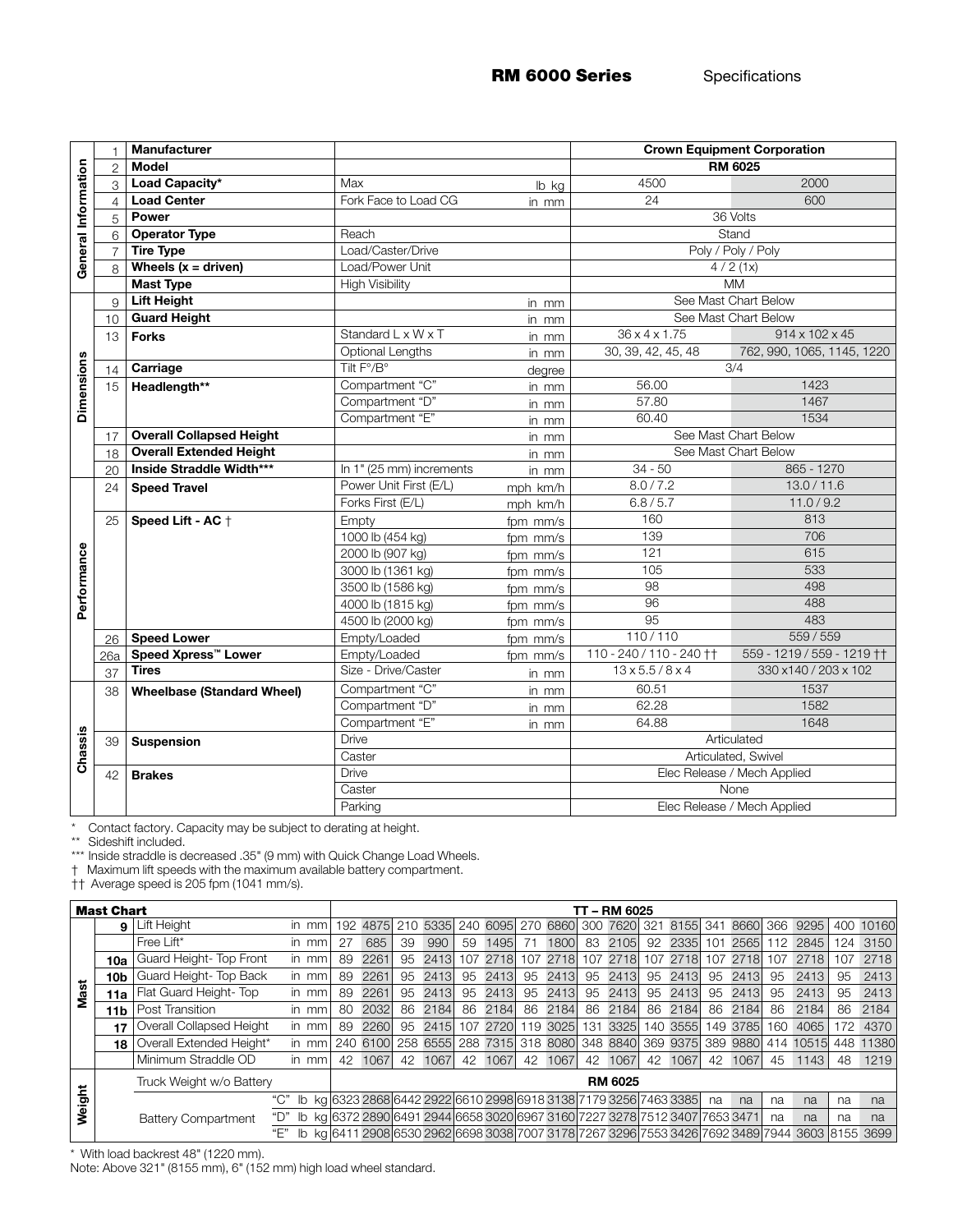

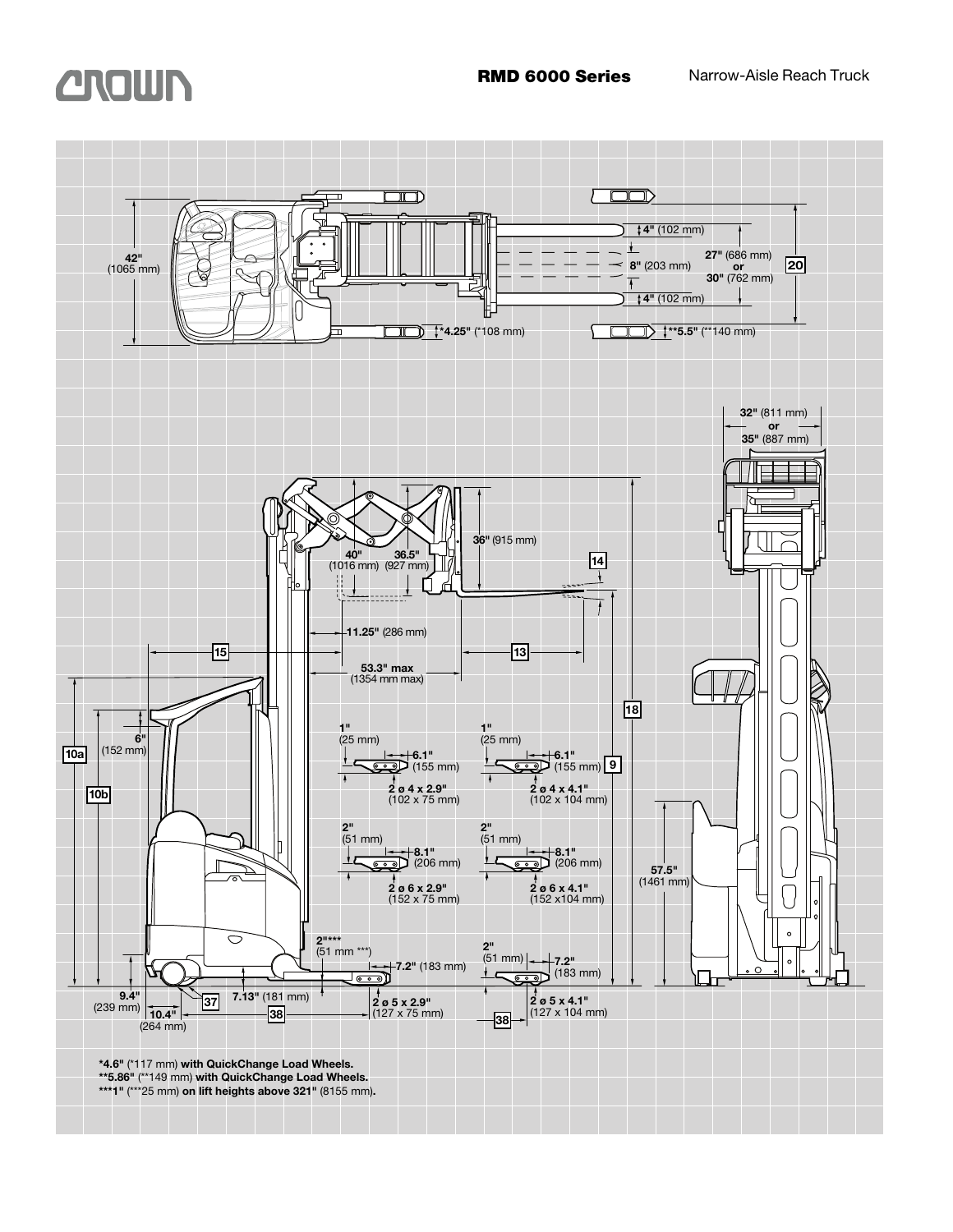|                            |                           | <b>Manufacturer</b>                                                                                                                                                                                                                                                                         |                          |          |                              | <b>Crown Equipment Corporation</b> |  |  |  |
|----------------------------|---------------------------|---------------------------------------------------------------------------------------------------------------------------------------------------------------------------------------------------------------------------------------------------------------------------------------------|--------------------------|----------|------------------------------|------------------------------------|--|--|--|
|                            | $\mathbf{2}$              | <b>Model</b>                                                                                                                                                                                                                                                                                |                          |          |                              | <b>RMD 6025</b>                    |  |  |  |
| <b>General Information</b> | 3                         | Load Capacity*                                                                                                                                                                                                                                                                              | Max                      | lb kg    | 3200                         | 1450                               |  |  |  |
|                            | 4                         | <b>Load Center</b>                                                                                                                                                                                                                                                                          | Fork Face to Load CG     | in mm    | 24                           | 600                                |  |  |  |
|                            | 5                         | Power                                                                                                                                                                                                                                                                                       |                          |          |                              | 36 Volts                           |  |  |  |
|                            | 6                         | <b>Operator Type</b>                                                                                                                                                                                                                                                                        | Reach                    |          |                              | Stand                              |  |  |  |
|                            |                           | <b>Tire Type</b>                                                                                                                                                                                                                                                                            | Load/Caster/Drive        |          | Poly / Poly / Poly           |                                    |  |  |  |
|                            | 8                         | Wheels $(x =$ driven)                                                                                                                                                                                                                                                                       | Load/Power Unit          |          | 4/2(1x)                      |                                    |  |  |  |
|                            |                           | <b>Mast Type</b>                                                                                                                                                                                                                                                                            | <b>High Visibility</b>   |          |                              | <b>MM</b>                          |  |  |  |
|                            | 9                         | <b>Lift Height</b>                                                                                                                                                                                                                                                                          |                          | in mm    |                              | See Mast Chart Below               |  |  |  |
|                            | 10                        | <b>Guard Height</b>                                                                                                                                                                                                                                                                         |                          | in mm    |                              | See Mast Chart Below               |  |  |  |
|                            | 13                        | <b>Forks</b>                                                                                                                                                                                                                                                                                | Standard L x W x T       | in mm    | $36 \times 4 \times 1.75$    | 914 x102 x 45                      |  |  |  |
|                            |                           |                                                                                                                                                                                                                                                                                             | Optional Lengths         | in mm    | 30, 39, 42, 45, 48           | 762, 990, 1065, 1145, 1220         |  |  |  |
| <b>Dimensions</b>          | 14                        | Carriage                                                                                                                                                                                                                                                                                    | Tilt F°/B°               | degree   |                              | 3/4                                |  |  |  |
|                            | 15                        | Headlength**                                                                                                                                                                                                                                                                                | Compartment "C"          | in mm    | 60.90                        | 1547                               |  |  |  |
|                            |                           |                                                                                                                                                                                                                                                                                             | Compartment "D"          | in mm    | 62.60                        | 1591                               |  |  |  |
|                            |                           |                                                                                                                                                                                                                                                                                             | Compartment "E"          | in mm    | 65.30                        | 1658                               |  |  |  |
|                            | 17                        | <b>Overall Collapsed Height</b>                                                                                                                                                                                                                                                             |                          | in mm    |                              | See Mast Chart Below               |  |  |  |
|                            | 18                        | <b>Overall Extended Height</b>                                                                                                                                                                                                                                                              |                          | in mm    |                              | See Mast Chart Below               |  |  |  |
|                            | 20                        | Inside Straddle Width***                                                                                                                                                                                                                                                                    | In 1" (25 mm) increments | in mm    | $34 - 50$                    | 865 - 1270                         |  |  |  |
|                            | 24<br><b>Speed Travel</b> |                                                                                                                                                                                                                                                                                             | Power Unit First (E/L)   | mph km/h | 8.0 / 7.2                    | 13.0 / 11.6                        |  |  |  |
|                            |                           |                                                                                                                                                                                                                                                                                             | Forks First (E/L)        | mph km/h | 6.8 / 5.7                    | 11.0 / 9.2                         |  |  |  |
|                            | 25                        | Speed Lift - AC +                                                                                                                                                                                                                                                                           | Empty                    | fpm mm/s | 160                          | 813                                |  |  |  |
|                            |                           |                                                                                                                                                                                                                                                                                             | 1000 lb (454 kg)         | fpm mm/s | 139                          | 706                                |  |  |  |
|                            |                           |                                                                                                                                                                                                                                                                                             | 2000 lb (907 kg)         | fpm mm/s | 121                          | 615                                |  |  |  |
| Performance                |                           |                                                                                                                                                                                                                                                                                             | 3000 lb (1361 kg)        | fpm mm/s | 105                          | 533                                |  |  |  |
|                            | 26                        | <b>Speed Lower</b>                                                                                                                                                                                                                                                                          | Empty/Loaded             | fpm mm/s | 110/110                      | 559 / 559                          |  |  |  |
|                            | 26a                       | Speed Xpress™ Lower                                                                                                                                                                                                                                                                         | Empty/Loaded             | fpm mm/s | 110 - 240 / 110 - 240 † †    | 559 - 1219 / 559 - 1219 † †        |  |  |  |
|                            | 37                        | <b>Tires</b>                                                                                                                                                                                                                                                                                | Size - Drive/Caster      | in mm    | $13 \times 5.5 / 8 \times 4$ | 330 x 140 / 203 x 102              |  |  |  |
|                            | 38                        | <b>Wheelbase (Standard Wheel)</b>                                                                                                                                                                                                                                                           | Compartment "C"          | in mm    | 60.51                        | 1537                               |  |  |  |
|                            |                           |                                                                                                                                                                                                                                                                                             | Compartment "D"          | in mm    | 62.28                        | 1582                               |  |  |  |
|                            |                           |                                                                                                                                                                                                                                                                                             | Compartment "E"          | in mm    | 64.88                        | 1648                               |  |  |  |
| Chassis                    | 39                        | <b>Suspension</b>                                                                                                                                                                                                                                                                           | <b>Drive</b>             |          |                              | Articulated                        |  |  |  |
|                            |                           |                                                                                                                                                                                                                                                                                             | Caster                   |          |                              | Articulated, Swivel                |  |  |  |
|                            | 42                        | <b>Brakes</b>                                                                                                                                                                                                                                                                               | <b>Drive</b>             |          |                              | Elec Release / Mech Applied        |  |  |  |
|                            |                           |                                                                                                                                                                                                                                                                                             | Caster                   |          |                              | None                               |  |  |  |
|                            |                           |                                                                                                                                                                                                                                                                                             | Parking                  |          |                              | Elec Release / Mech Applied        |  |  |  |
| $\star\star$<br>$^+$       |                           | Contact factory. Capacity may be subject to derating at height.<br>Sideshift included.<br>*** Inside straddle is decreased by .35" (9 mm) with Quick Change Load Wheels.<br>Maximum lift speeds with the maximum available battery compartment.<br>†† Average speed is 205 fpm (1041 mm/s). |                          |          |                              |                                    |  |  |  |

| <b>Mast Chart</b> |                 |                            |     |                                                                                       |    | <b>TT-RMD 6025</b> |    |                   |    |          |    |                                                  |    |      |    |          |    |              |     |      |     |                     |
|-------------------|-----------------|----------------------------|-----|---------------------------------------------------------------------------------------|----|--------------------|----|-------------------|----|----------|----|--------------------------------------------------|----|------|----|----------|----|--------------|-----|------|-----|---------------------|
|                   | 9               | Lift Height                |     | in mm                                                                                 |    | 192 4875           |    | 210 5335          |    |          |    | 240 6095 270 6860 300 7620 321 8155 341          |    |      |    |          |    | 8660         | 366 | 9295 |     | 400 10160           |
|                   |                 | Free Lift*                 |     | in mm                                                                                 | 27 | 685                | 39 | 990               | 63 | 1600     | 75 | 1905                                             | 87 | 2210 |    | 96 2438  |    | 105 2667     | 116 | 2946 |     | 128 3251            |
|                   | 10a             | Guard Height- Top Front    |     | in mm                                                                                 | 89 | 2261               | 95 | 2413              |    | 107 2718 |    | 107 2718 107 2718                                |    |      |    | 107 2718 |    | 107 2718 107 |     | 2718 | 107 | 2718                |
|                   | 10b             | Guard Height- Top Back     |     | in mm                                                                                 | 89 | 2261               | 95 | 2413              | 95 | 2413     | 95 | 2413                                             | 95 | 2413 |    | 95 2413  | 95 | 2413         | 95  | 2413 | 95  | 2413                |
| Mast              | 11a             | Flat Guard Height-Top      |     | in mm                                                                                 | 89 | 2261               | 95 | 2413              | 95 | 2413     | 95 | 2413                                             | 95 | 2413 |    | 95 2413  | 95 | 2413         | 95  | 2413 | 95  | 2413                |
|                   | 11 <sub>b</sub> | Post Transition            |     | in mm                                                                                 | 80 | 2032               | 86 | 2184              | 86 | 2184     | 86 | 2184                                             | 86 | 2184 |    | 86 2184  | 86 | 2184         | 86  | 2184 | 86  | 2184                |
|                   | 17              | Overall Collapsed Height   |     | in mm                                                                                 | 89 | 2260               | 95 | 2415              |    | 107 2720 |    | 119 3025 131 3325                                |    |      |    | 140 3555 |    | 149 3785     | 160 | 4065 |     | 172 4370            |
|                   | 18              | Overall Extended Height*   |     | in mm                                                                                 |    |                    |    | 234 5945 250 6350 |    |          |    | 280 7115  310 7875  340 8640  361 9170  381 9680 |    |      |    |          |    |              |     |      |     | 406 10315 440 11180 |
|                   |                 | Minimum Straddle OD        |     | in mm                                                                                 | 42 | 1067               |    | 42 1067           | 42 | 1067     | 42 | 1067                                             | 42 | 1067 | 42 | 1067     | 42 | 1067         | 45  | 1143 | 48  | 1219                |
|                   |                 | Truck Weight w/o Battery   |     | <b>RMD 6025</b>                                                                       |    |                    |    |                   |    |          |    |                                                  |    |      |    |          |    |              |     |      |     |                     |
|                   |                 |                            | "C" | lb kg 6508 2952 6627 3006 6795 3082 7104 3222 7364 3340 7650 3470                     |    |                    |    |                   |    |          |    |                                                  |    |      |    |          | na | na           | na  | na   | na  | na                  |
| Weight            |                 | <b>Battery Compartment</b> | "D" | lb kg 6559 2975 6678 3029 6844 3104 7154 3245 7412 3362 7699 3492 7838 3555           |    |                    |    |                   |    |          |    |                                                  |    |      |    |          |    |              | na  | na   | na  | na                  |
|                   |                 |                            | "F" | lb kg 6599 2993 6718 3047 6885 3123 7194 3263 7454 3381 7739 3510 7878 3573 8129 3687 |    |                    |    |                   |    |          |    |                                                  |    |      |    |          |    |              |     |      |     | 8343 3784           |

\* To reach carriage with load backrest 36" (915 mm).

Note: Above 321" (8155 mm), 6" (152 mm) high load wheel standard.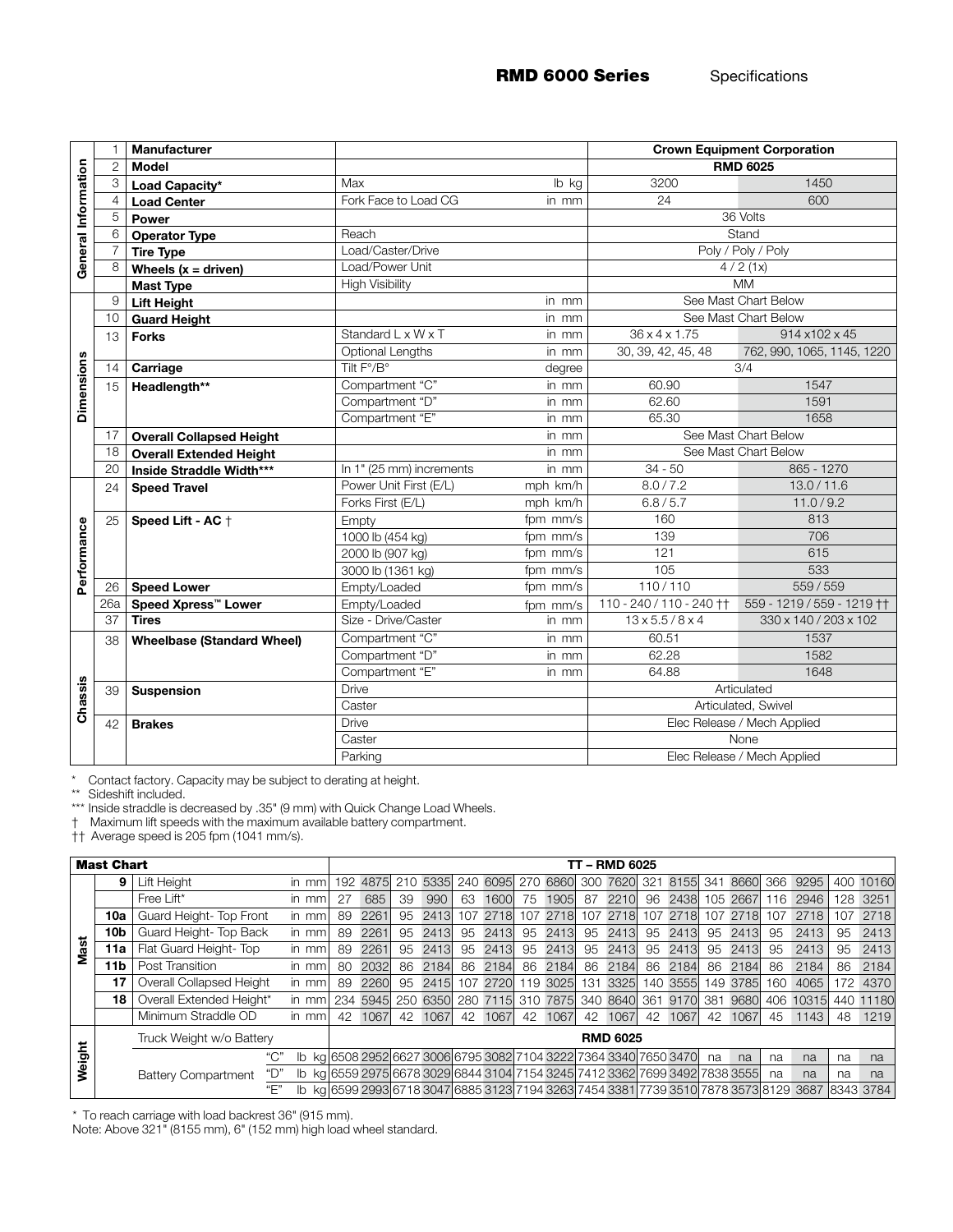RM 6000 Series RMD 6000 Series Specifications

|         |    | <b>Battery Removal</b>                                  |                                                   | <b>Both Sides</b> |                                                  |             |  |  |  |  |
|---------|----|---------------------------------------------------------|---------------------------------------------------|-------------------|--------------------------------------------------|-------------|--|--|--|--|
|         | 45 | <b>Type</b>                                             |                                                   | Lead Acid         |                                                  |             |  |  |  |  |
|         | 46 | ∞ ∆                                                     | Min Weight/Max Amp-hrs                            |                   |                                                  |             |  |  |  |  |
|         |    |                                                         | "C" Battery Compartment- Up to 321" (8155 mm)     | lb/Ah kg/Ah       | 2000/930                                         | 907/930     |  |  |  |  |
|         |    |                                                         | "D" Battery Compartment- Up to 341" (8660 mm)     | lb/Ah kg/Ah       | 2280/1085                                        | 1034 / 1085 |  |  |  |  |
|         |    |                                                         | "E" Battery Compartment $- \leq 400$ " (10160 mm) | lb/Ah kg/Ah       | 2600 / 1240                                      | 1179/1240   |  |  |  |  |
| Battery |    | н                                                       |                                                   |                   |                                                  |             |  |  |  |  |
|         |    |                                                         | <b>Max Battery Size</b>                           |                   | LxWxH                                            |             |  |  |  |  |
|         |    | * Width is measured<br>w.<br>on the side of the battery | "C" Battery Compartment                           | in mm             | $ 38.38 \times 16.25 \times 31 $ 975 x 413 x 787 |             |  |  |  |  |
|         |    |                                                         | "D" Battery Compartment                           | in mm             | 38.69 x 18.00 x 31 983 x 457 x 787               |             |  |  |  |  |
|         |    | with lifting hooks                                      | "E" Battery Compartment                           |                   | in mm 38.69 x 20.75 x 31 983 x 527 x 787         |             |  |  |  |  |
|         |    | Connector Location / Length (J)                         | A/9"                                              | $A/229$ mm        |                                                  |             |  |  |  |  |
|         |    | <b>Standard Connector</b>                               | SB350 Grav                                        |                   |                                                  |             |  |  |  |  |

#### RM 6000 Series RMD 6000 Series

Drive-in Rack Third Post and Flat OHG Options



Note: Power unit is not centered on the outriggers. In drive-in rack applications, the power unit will sit closer to the support rails on the operator side of the truck. Please use caution when specifying. The outriggers will be offset 1.5" (38 mm) to the left on all outrigger

configurations except 42" (1067 mm), 43" (1092 mm) and 44" (1118 mm) OD. These will be offset .25" (6 mm) to the left. See Example Below:

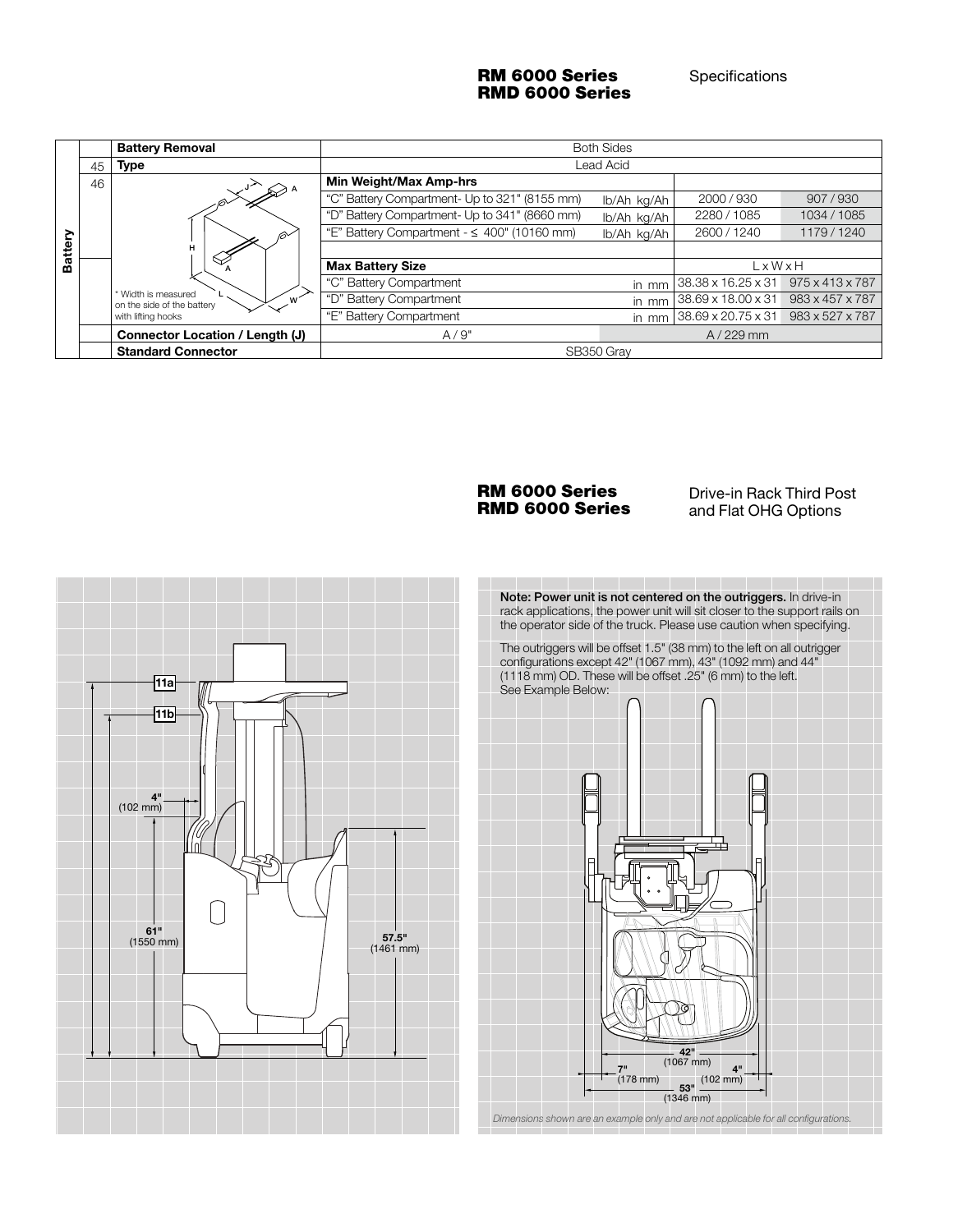#### **Capacity**

Model RM 6025: 4500 lb (2000 kg) at 24" (600 mm) load center, 36 volt

Model RMD 6025: 3200 lb (1450 kg) at 24" (600 mm) load center, 36 volt

#### **Batteries**

Battery removal from left or right side of truck. Standard battery compartment rollers for extraction with mechanized equipment.

#### Standard Equipment

- 1. MonoLift<sup>®</sup> mast
- 2. Crown's Access 1 2 3® **Comprehensive** System Control
- 3. 36 volt system
- 4. AC Traction System
- 5. AC Hydraulics with electronic power steering
- 6. Regenerative Lowering
- 7. OnTrac® Anti-Slip Traction Control
- 8. Operator Compartment
	- Variable side stance
	- Flexible five-point positioning
	- Back support with integral hip support
	- Arm/elbow support padding
	- Padded compartment interior walls
	- Operator console with work surface and storage
	- Entry bar
	- Suspended floor
- $\bullet$  270 in<sup>2</sup> (1742 cm<sup>2</sup>) floor area
	- Premium urethane floorboard cushion
	- Work Assist® Mirror
- 9. Multi-task control handle
- 10. Crown display
	- Event code display with five (5) key navigation
	- Hour meters / travel distance / stop watch
	- PIN Code access capable
	- Access 1 2 3 diagnostics
	- P1, P2, P3 performance tuning
	- Battery discharge indicator, steer wheel direction indicator, OnTrac® Traction Control indicator
- 11. High visibility power unit
- 12. Angled overhead guard
- 13. Polycarbonate mast guard
- 14. Integrated sideshift RM-2" (51 mm) or 4" (102 mm), RMD-2" (51 mm)
- 15. Load backrest– RM-48" (1220 mm), RMD-36" (915 mm)
- 16. Tilting fork carriage
- 17. Tandem articulating load wheels
- 18. Lift slow down 12" (305 mm) from maximum lift height
- 19. Lift Limit without override
- 20. Chain slack detection
- 21. Crown-manufactured drive and lift motors
- 22. Offset articulated drive axle with 190º steer arc
- 23. Horn
- 24. Emergency power disconnect
- 25. 350 amp battery connector
- 26. Large diameter battery rollers
- 27. Color-coded wiring
- 28. Third post
- 29. Forward steering
- 30. InfoPoint® System with Quick Reference Guide
- 31. Static Strap
- 32. Work Assist® Accessory Tube

#### Optional Equipment

- 1. Xpress™ Lower 2. Rack Height Select and Tilt
- Position Assist
- 3. Capacity monitor
- 4. Camera and color monitor (Must be Collapsed Height  $\geq 26$ " (660 mm) above Overhead Guard)
- 5. Laser Fork Guide
- 6. Lift limit with override
- 7. Zone Select Key switch
- 8. Quick Change bolt-on
- outrigger tips 9. Bolt-on outrigger tips
- 10. Mesh screen mast guard
- 11. Battery retainer with interlock
- 12. 5th battery compartment roller
- 13. Load backrest RM- 36" (915 mm) and 42" (1067 mm) RMD- 42" (1067 mm) and 48" (1220 mm)
- 14. Overhead guard mesh
- 15. Flat overhead guard
- 
- 16. Plastic lens Work Assist® Mirror
- 17. Polished and tapered forks
- 18. Fork lengths
- 19. Heavy-duty skirt
- 20. Work light
- 21. Plastic LED work light
- 22. Strobe light
- 23. Console area light
- 24. Travel alarm

25. Keyless on/off switch

RMD 6000 Series

26. Corrosion/freezer conditioning (freezer conditioning includes a 5/8" (16 mm) thick power unit skirt with extended coverage of the drive and caster tires)

RM 6000 Series Technical Information

The multi-task control enables the operator to maneuver the truck while blending lift and accessory functions for improved productivity. Control handle activation forces are reduced. The soft grip steer tiller with hydrostatic steering or optional electronic power steering reduces

Operator visibility is improved with:

Clipboard surface and console storage pockets are standard. Crown's Access 1 2 3®

Comprehensive System Control provides optimum performance and control by offering a communication interface for operators and technicians, intelligent coordination of lift truck systems and simplified service with advanced diagnostics. The Crown display is used for easy trouble shooting, accessing service history and setting performance features. A distribution panel is conveniently located with all test points, control fuses and central wiring for easy troubleshooting. Three modes of performance can be selected to accommodate operator experience or application

• Low profile power unit • MonoLift<sup>®</sup> mast • Angled overhead guard • Variable side stance Superior thermal management is the result of several design features: reduced heat generating components, positioning of heat generating components away from the compartment, padding to insulate the compartment from heat, and improved air paths through

operator fatigue.

the truck.

requirements. OnTrac® Anti-Slip Traction Control

tire life.

Crown's Access 123 technology monitors truck dynamics, optimizes traction, reduces spinning during acceleration, prevents lock-up during braking, and greatly extends

- 27. ThermoAssist™ freezer comfort package
- 28. EE Rating
- 29. Load wheel sizes and compounds
- 30. Drive tire compounds
- 31. Reverse Steering
- 32. Short steer tiller
- 33. Maintenance platform
- 34. Remote raise/lower
- 35. Work Assist® Accessories:
	- Accessory RF mounting plate
	- Accessory RF mounting bracket
	- Accessory clamp
	- Accessory clip pad
	- Accessory hook
	- Accessory clip pad and hook
	- Accessory pocket

37. InfoLink for Windows® Ready Operator Compartment Soft, rounded surfaces make compartment interior more comfortable. Streamlined exterior smooths entry/exit for the operator. A low floor height, (9.4") (239 mm), first greets the operator. A 270 in<sup>2</sup> (1742 cm<sup>2</sup>) floor and patented suspended floorboard provide comfortable footing. The brake pedal design allows variable side-stance positions for the operator. The operator can change positions to increase comfort and productivity. Five-point positioning provides control and stability, starting with the right hand on the multi-task controller and the left hand on the steer tiller. Left foot on the brake pedal and the right foot on the presence sensor. The operator's back is naturally fitted against the wrap-around support cushion. An entry bar with sensors to automatically slow truck travel, encourages safe foot positioning

 • Console light • Fan

36. InfoLink® Ready

inside the truck.